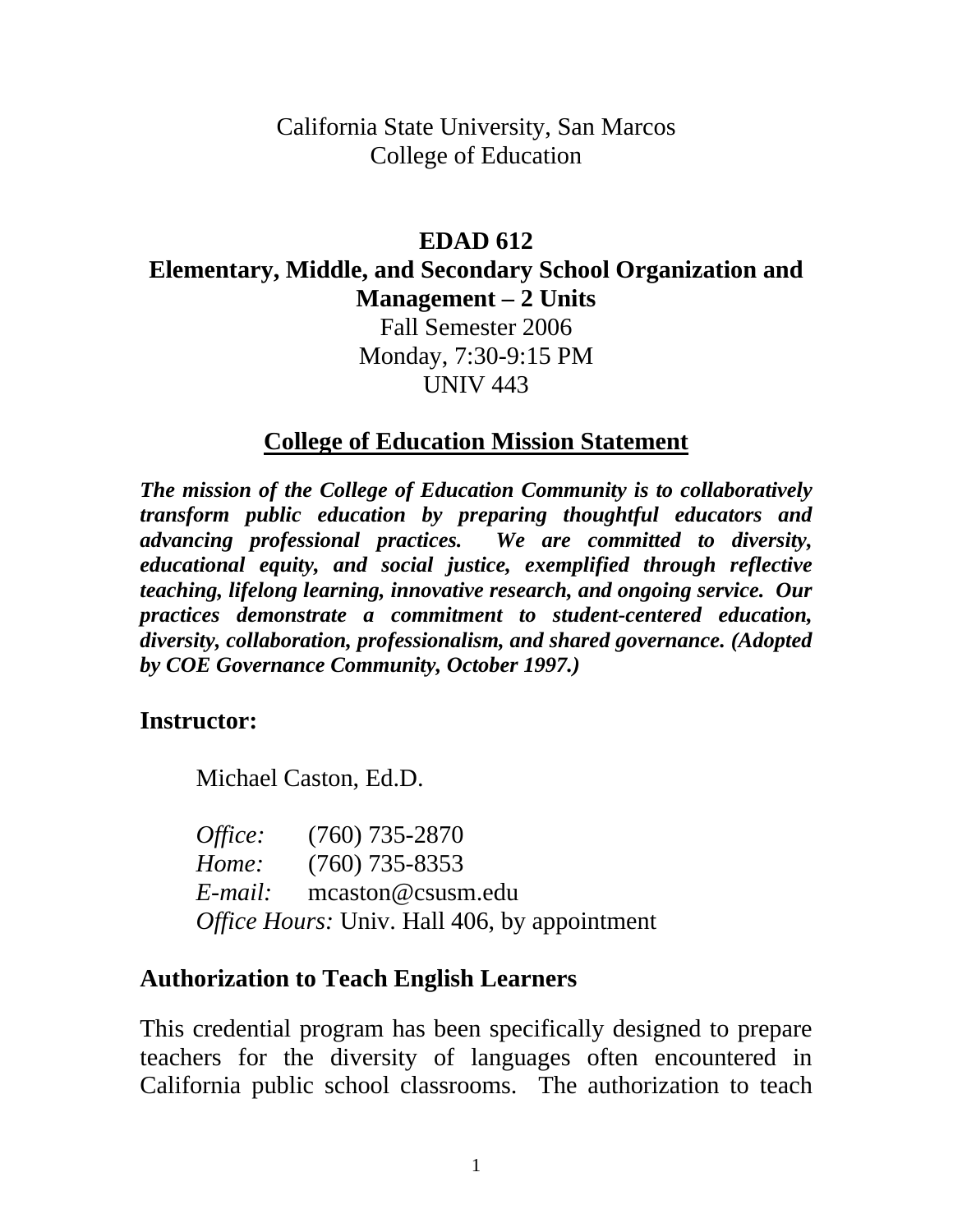English learners is met through the infusion of content and experiences within the credential program, as well as additional coursework. Students successfully completing this program receive a credential with authorization to teach English learners.

# **Students with Disabilities Requiring Reasonable Accommodations**

Students are approved for services through the Disabled Student Services Office (DSS). This office is located in Craven Hall 5205, and can be contacted by telephone at (760) 7450-4905, or TTY (760) 750-4909. Students authorized by DSS to receive reasonable accommodations should meet with their instructor during office hours or, in order to ensure confidentiality, in a more private setting.

## **Course Description:**

The role of the site administrator in the administration and management of elementary, middle school, and high schools is studied, along with the organizational structure and function of the school itself. Students will investigate, analyze, and evaluate the roles of state and federal governments in the context of school and district governance process. Implications for leadership in the development and operation of comprehensive educational programs at the school site will be studied.

### **Goals:**

This course will assist the candidate to:

• Organize and manage the structural and functional relationships in elementary and secondary schools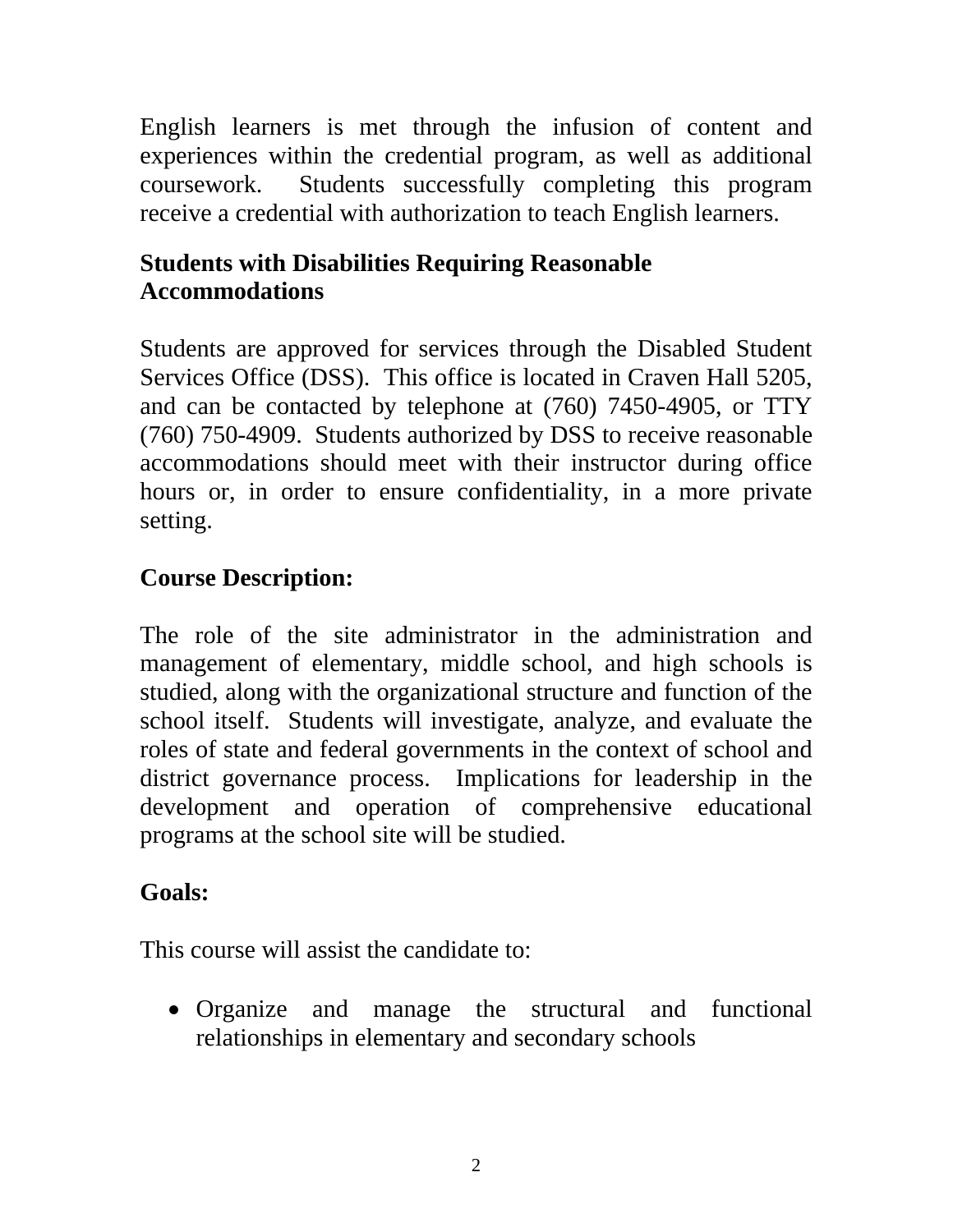- Implement appropriate and effective managerial practices in schools
- Implement effective and efficient shared decision-making and governance models
- Effectively and efficiently manage school resources
- Apply appropriate technology to school managerial functions and operations

### **Course Objectives**

- Know the nature of decision making in developing and implementing elementary and secondary policy and procedures
- Know how to apply major behavioral objectives for various schools and devise methods for their evaluation
- Know how to identify appropriate personnel to serve in various teaching, support, clerical, custodial, and administrative positions in schools
- Know the nature of leadership, management, and administration and their site-specific applications
- Understand organizational culture as it relates to various school levels
- Understand and implement shared decision-making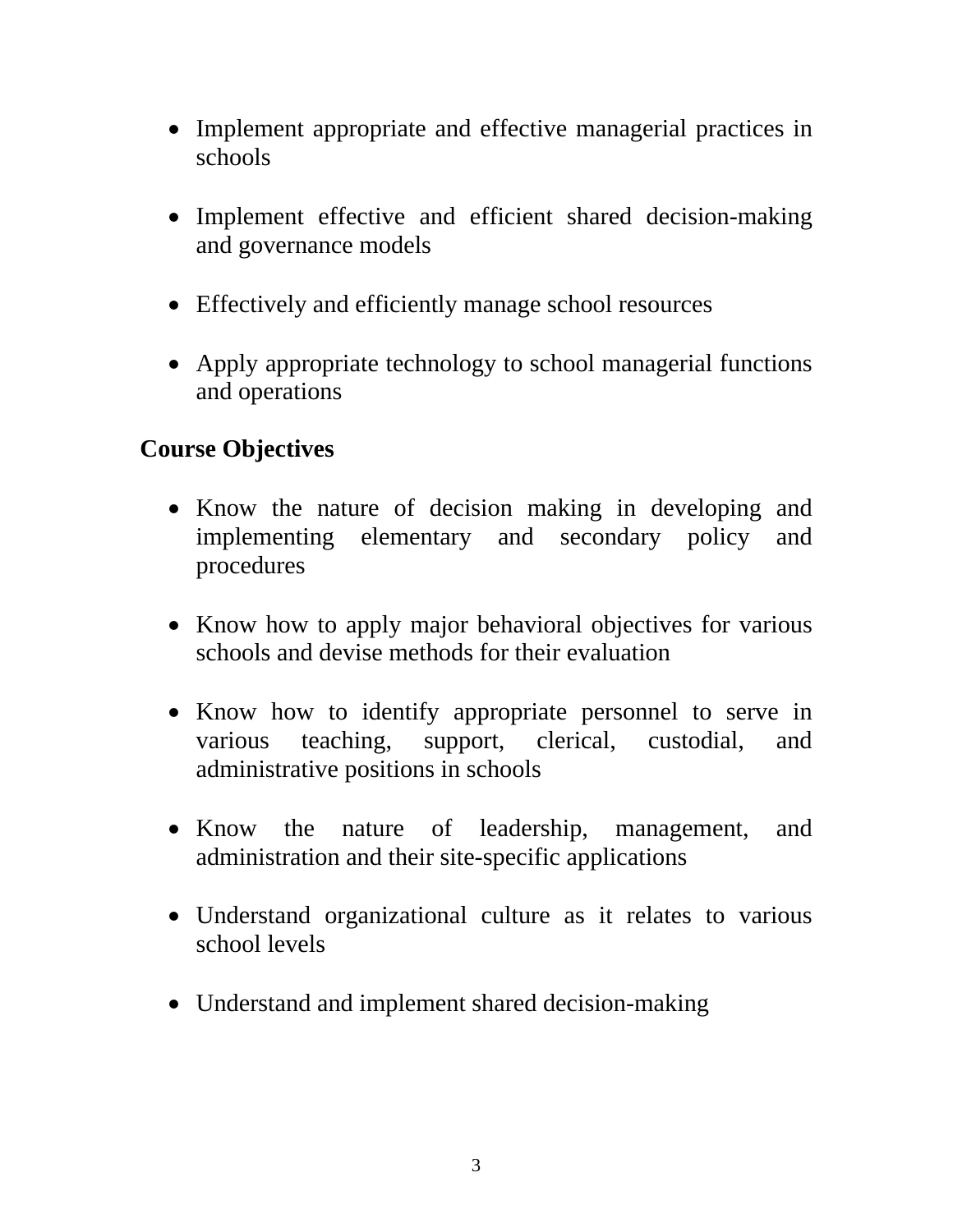- Know how to identify, administer, and manage all resources needed for the implementation of specific educational programs
- Understand relations with external communities including business and industry

## **Course Requirements and Grading Policy**

- 1. Each student will be expected to attend all class sessions and participate in class discussions. If you are unable to attend or will be late, please let the instructor know in advance.  $(25%)$
- 2. Students will be given reading assignments, including case studies. Please come to class prepared to discuss the topic and share your thoughts. (25%)
- 3. Students will be given written assignments, which will involve an analysis of various topics. This will include the development of a context map. (25%)
- 4. Each student will make a final presentation to the class. This will also include a written analysis of the topic chosen, not to exceed four pages. (25%)

# **College of Education Attendance Policy**

Due to the dynamic and interactive nature of courses in the College of Education, all students are expected to attend all classes and participate actively. At a minimum, students must attend more than 80 percent of class time, or the student may not receive a passing grade for the course at the discretion of the instructor. Individual instructors may adopt more stringent attendance requirements. Should the student have extenuating circumstances, he/she should contact the instructor as soon as possible. (Adopted by the COE Governance Community, December 1997.)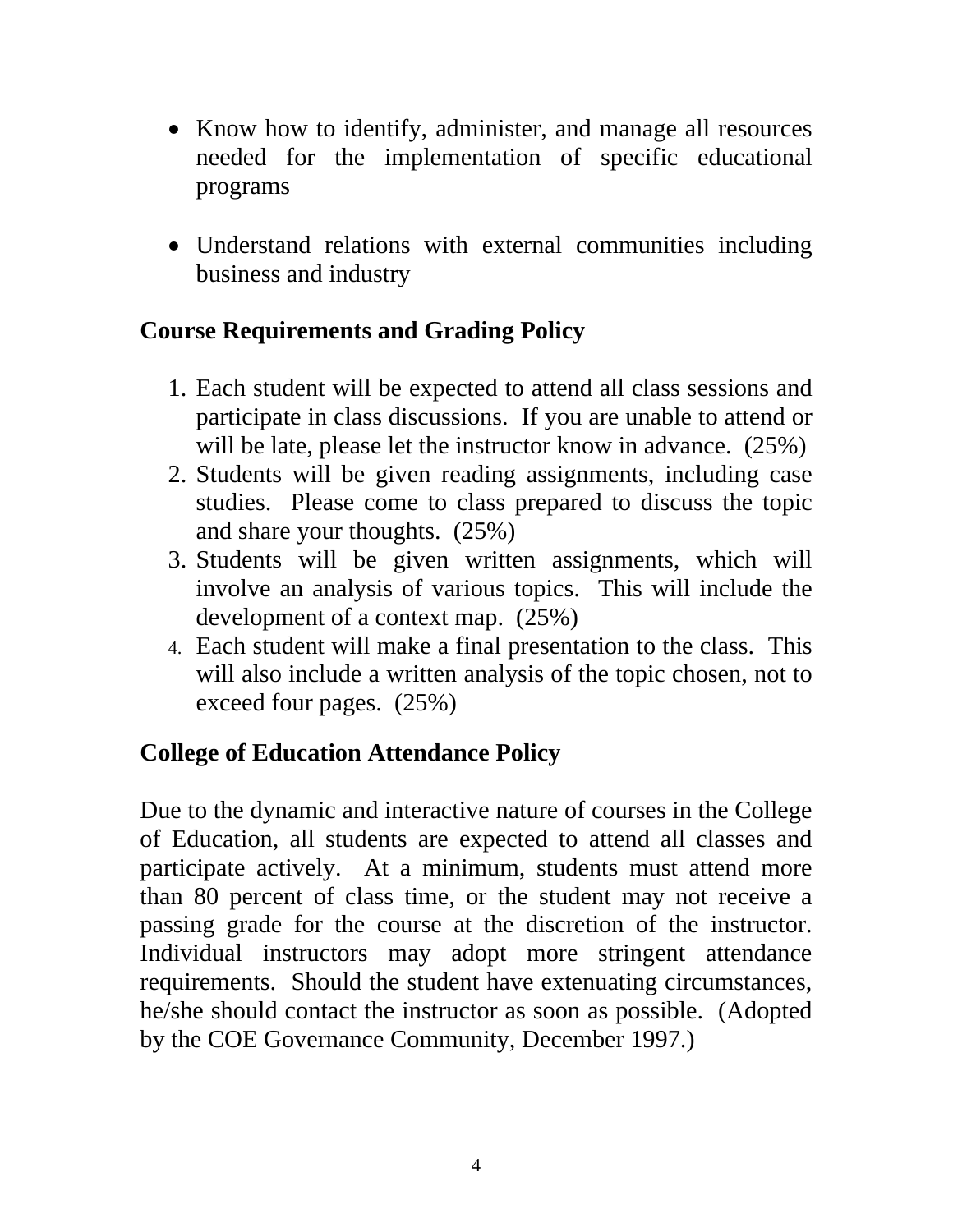# **Writing Policy:**

In keeping with the All-university Writing Requirement, all courses must have a writing component of at least 2,500 words (approximately 10 pages), which can be administered in a variety of ways.

## **Textbooks and Resource Materials**

- Cunningham, William G., & Cordeiro, Paula A., Educational Administration, A Problem-Based Approach (2000), Allyn and Bacon
- Snowden and Groton, School Leadership and Administration,  $5<sup>th</sup>$  Edition

# **Tentative Class Schedule**

| <b>August 28, 2006</b> | Overview of course<br>Why do you want to be an administrator?<br>Discussion of your career goals                                   |
|------------------------|------------------------------------------------------------------------------------------------------------------------------------|
| September 11, 2006     | State and federal role in public education<br>School administration and ethics<br>Case study discussion<br>Hot topics<br>Chapter 2 |
| September 18, 2006     | Organization of local school districts<br>Build a context map<br>Chapter 5<br>Hot topic                                            |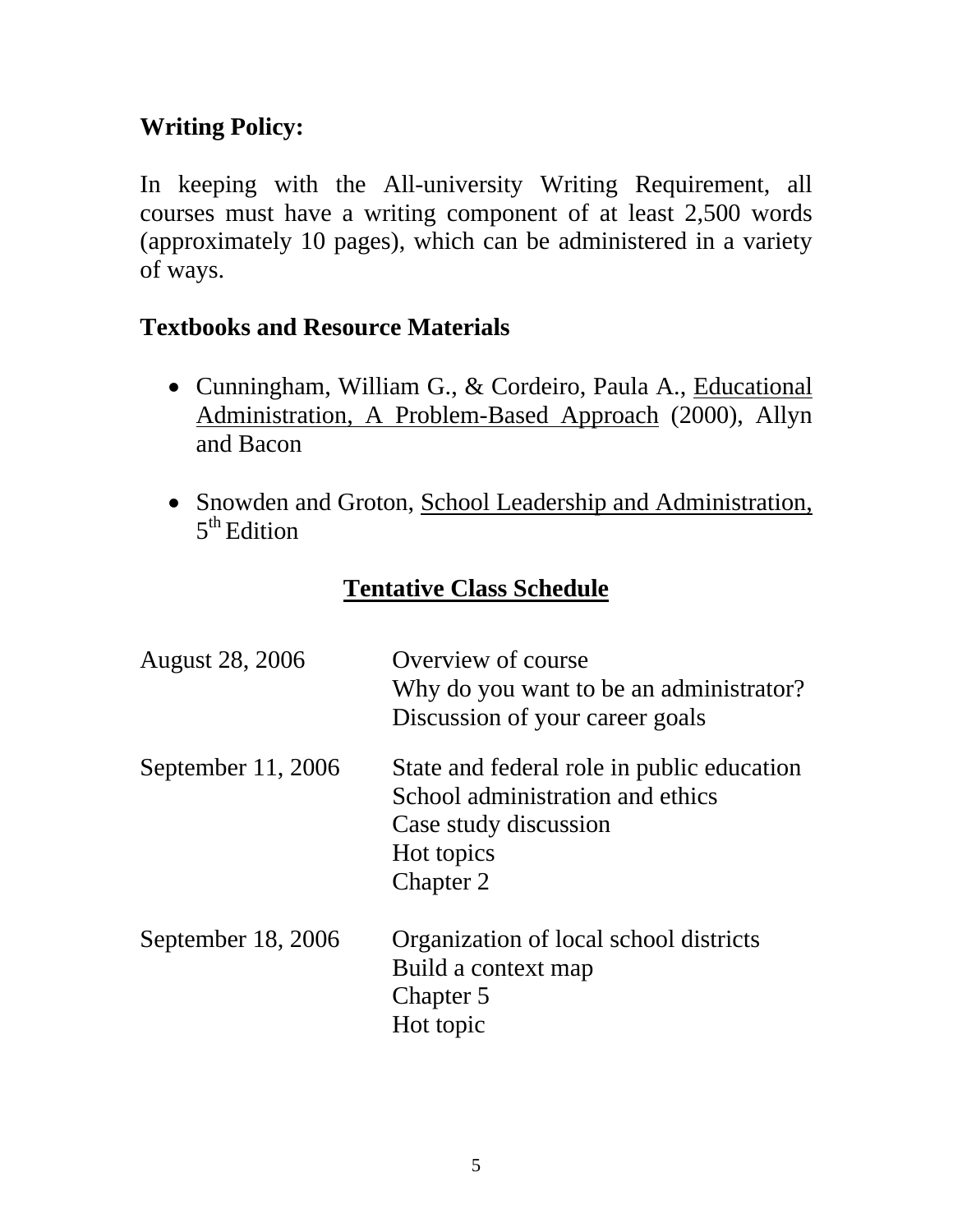| September 25, 2006 | Governance of local districts<br>How does the school board function?<br>Readings, <i>Education Week</i><br>Hot topics<br>Develop presentation teams and select<br>topics |
|--------------------|--------------------------------------------------------------------------------------------------------------------------------------------------------------------------|
| October 2, 2006    | School Law at the state, district and site<br>levels<br>Chapter 11<br>Hot topics<br>Presentations                                                                        |
| October 9, 2006    | School finance at the federal, state,<br>district, and site levels<br>Chapter 12<br>Hot topics<br>Presentations                                                          |
| October 16, 2006   | Board meeting attendance<br>Written analysis of your observation                                                                                                         |
| October 23, 2006   | <b>Collective Bargaining</b><br>Hot topics<br>Presentations                                                                                                              |
| October 30, 2006   | No class meeting<br>Independent study<br>Complete written report on the role of the<br>superintendent                                                                    |
| November $6, 2006$ | Special Education and issues of litigation<br>Hot topics<br>Presentations                                                                                                |